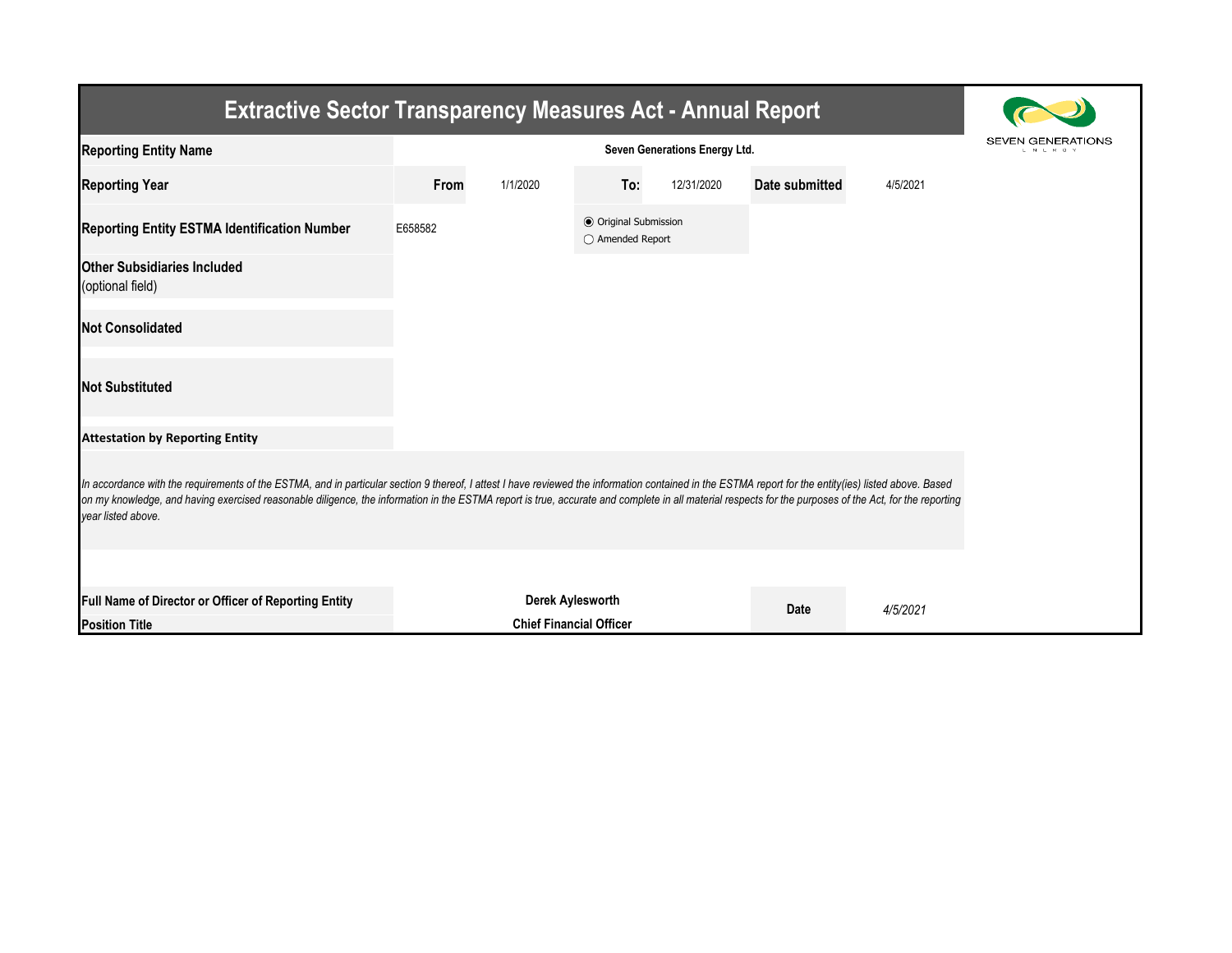| <b>Extractive Sector Transparency Measures Act - Annual Report</b>                                    |                                                |                                                                           |                               |                  |           |                                   |                |                          |                                                         |                                      |                                                                                                                         |
|-------------------------------------------------------------------------------------------------------|------------------------------------------------|---------------------------------------------------------------------------|-------------------------------|------------------|-----------|-----------------------------------|----------------|--------------------------|---------------------------------------------------------|--------------------------------------|-------------------------------------------------------------------------------------------------------------------------|
| <b>Reporting Year</b>                                                                                 | From:                                          | 1/1/2020                                                                  | To:                           | 12/31/2020       |           |                                   |                |                          |                                                         |                                      |                                                                                                                         |
| <b>Reporting Entity Name</b>                                                                          |                                                |                                                                           | Currency of the CAD<br>Report |                  |           |                                   |                |                          |                                                         |                                      |                                                                                                                         |
| <b>Reporting Entity ESTMA</b><br><b>Identification Number</b><br><b>Subsidiary Reporting Entities</b> |                                                | E658582                                                                   |                               |                  |           |                                   |                |                          |                                                         |                                      |                                                                                                                         |
| (if necessary)                                                                                        |                                                |                                                                           |                               |                  |           |                                   |                |                          |                                                         |                                      |                                                                                                                         |
| <b>Payments by Payee</b>                                                                              |                                                |                                                                           |                               |                  |           |                                   |                |                          |                                                         |                                      |                                                                                                                         |
| Country                                                                                               | <b>Payee Name</b>                              | Departments, Agency, etc within<br><b>Payee that Received Payments</b>    | <b>Taxes</b>                  | <b>Royalties</b> | Fees      | Production<br><b>Entitlements</b> | <b>Bonuses</b> | <b>Dividends</b>         | Infrastructure<br><b>Improvement</b><br><b>Payments</b> | <b>Total Amount</b><br>paid to Payee | <b>Notes</b>                                                                                                            |
| Canada - Alberta                                                                                      | Government of Alberta                          | Ministry of Finance                                                       | н.                            | 135,410,000      | 1,410,000 | $\sim 10$                         | 1,240,000      | $\sim$                   | ×.                                                      | 138,060,000                          |                                                                                                                         |
| Canada -Alberta                                                                                       | Government of Alberta                          | Alberta Energy Regulator                                                  | $\sim$                        | $\sim$           | 2,540,000 | $\sim$                            | $\sim$         | $\sim$                   | $\sim$                                                  | 2,540,000                            |                                                                                                                         |
| Canada - Alberta                                                                                      | Government of Alberta                          | Alberta Boilers Safety Association                                        | н.                            | $\sim$           | 170,000   | $\sim 10$                         | $\sim$         | $\sim$                   | <b>Section</b>                                          | 170,000                              |                                                                                                                         |
| Canada -Alberta                                                                                       | Government of Alberta                          | Alberta Environment and Parks                                             | $\sim$                        | $\sim$           | 40,000    | $\sim$                            | $\sim$         | $\sim$                   | $\sim$                                                  | 40,000                               |                                                                                                                         |
| Canada - Alberta                                                                                      | Municipal District of Greenview                |                                                                           | 11,900,000                    | $\sim$           | 1,690,000 | $\sim$ $-$                        | $\sim$         | $\sim$                   | <b>Section</b>                                          | 13,590,000                           |                                                                                                                         |
| Canada -Alberta                                                                                       | City of Grande Prairie                         |                                                                           | 150,000                       | $\sim$           | 40,000    | $\sim$                            |                | $\overline{\phantom{a}}$ | $\sim$                                                  | 190,000                              |                                                                                                                         |
| Canada - Alberta                                                                                      | Aseniwuche Winewak Nation                      |                                                                           |                               |                  | 100,000   |                                   |                |                          |                                                         |                                      | Timber provided in-kind of \$40,000 was valued<br>100,000,00 based on the fair market value at the time of<br>transfer. |
| <b>Additional Notes:</b>                                                                              | All payments are reported in Canadian dollars. | All amounts have been rounded to the nearest \$10,000 per NRCan guidance. |                               |                  |           |                                   |                |                          |                                                         |                                      |                                                                                                                         |